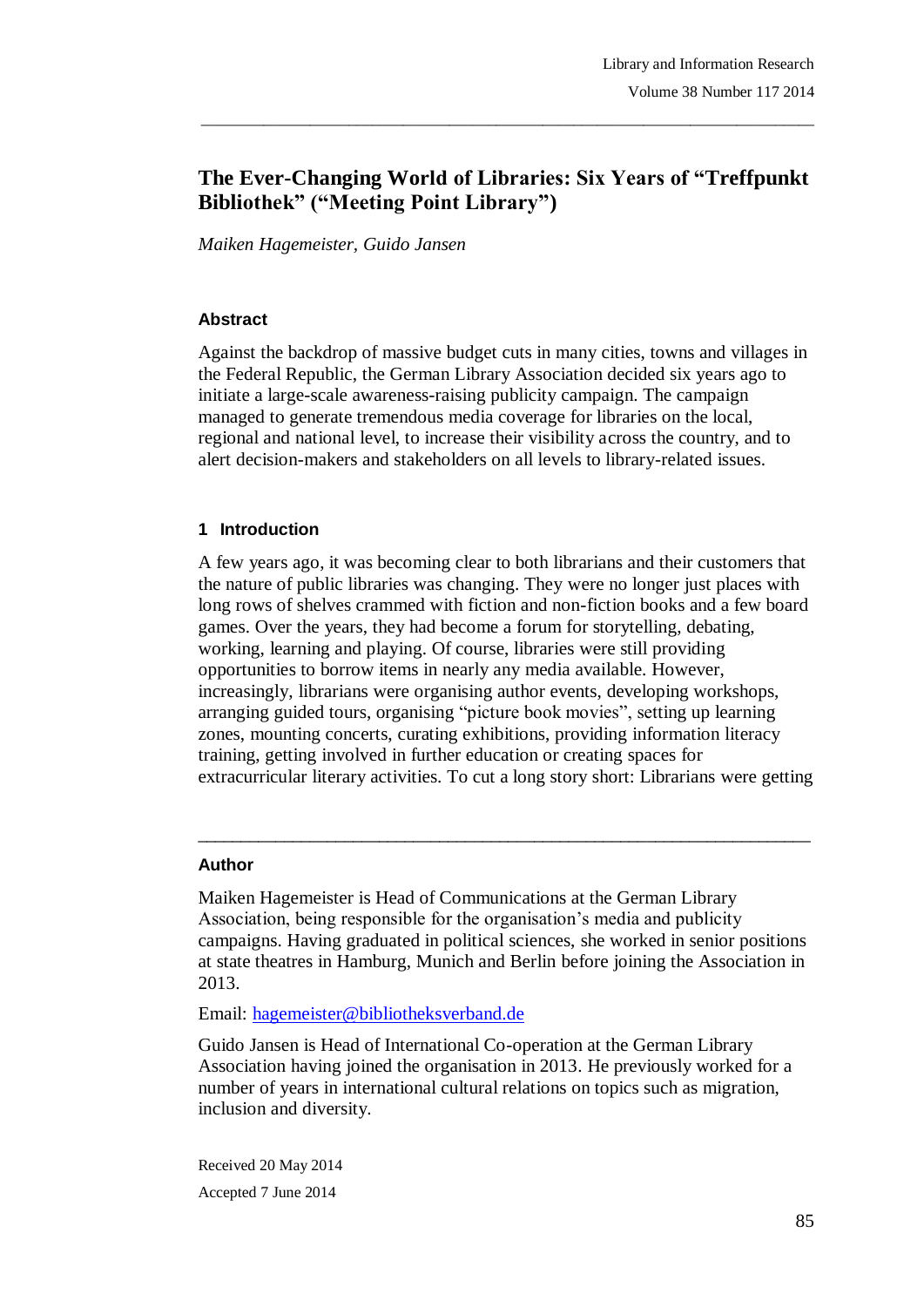used to dealing with a big audience and to making their presence felt in the public sphere.

\_\_\_\_\_\_\_\_\_\_\_\_\_\_\_\_\_\_\_\_\_\_\_\_\_\_\_\_\_\_\_\_\_\_\_\_\_\_\_\_\_\_\_\_\_\_\_\_\_\_\_\_\_\_\_\_\_\_\_\_\_\_\_\_\_\_\_\_\_\_\_\_\_\_\_\_\_\_\_

On a regular basis, they invited most of the population in their immediate locality and across all age groups to attend events. Their brand-new, universally accessible, barrier-free libraries never asked high admission fees, and were open to everybody. During the past twenty years, our libraries had reinvented themselves from scratch. Realising the contradiction between this achievement and the continuing cuts to library budgets, the idea of the campaign "Treffpunkt Bibliothek" was conceived and put onto a sound footing thanks to sponsorship by the Federal Ministry for Education and Research.

# **2 Background**

The campaign made this change visible, not by requiring the participants to do more work, but by providing a framework to promote the new portfolio of library activities more effectively and at a national level. The German Library Association printed posters so that even the tiniest local library could advertise its events professionally, issuing attractive invitations and hand-outs and presenting their activities and themselves to their stakeholders and sponsors in local government in a new, more appealing light.

The central element of the campaign was an action week in October. Over a period of six years, the action weeks saw more than 5,000 events organised each year by German libraries. Substantial coverage in local media made the campaign grow. Journalists reported on the new services offered by libraries and about the events with prominent authors; they interviewed mayors on the development of their local library and analysed the action week's impact – always coming to the conclusion that everywhere, the library was the most popular cultural institution by far.

Each year, more than 2,000 libraries participated in "Treffpunkt Bibliothek" with their activities. How was it possible to reach such a high number of institutions? On one side, the German Library Association was able to rely on a well-oiled members' network. On the other, there was a range of potent partners, including the system of State Service Centres for Public Libraries, the library supplier EKZ, Borromäusverein (a Catholic library association), Sankt-Michaelsbund (a Catholic publishing House), the Protestant Literature Portal and professional publishers Dinges & Frick. By consequence, the campaign was able to trickle down even into the smallest communities.

#### **3 Partnerships and promotion**

For the Academic Libraries of Germany, "Treffpunkt Bibliothek" provided an excellent opportunity to engage in partnerships with other libraries in their region. For instance, in "Long Nights of the Library" they were able to jointly showcase the services available in a modern academic library, to present their special collections and archives and to impress the public by displaying priceless manuscripts and incunabula.

\_\_\_\_\_\_\_\_\_\_\_\_\_\_\_\_\_\_\_\_\_\_\_\_\_\_\_\_\_\_\_\_\_\_\_\_\_\_\_\_\_\_\_\_\_\_\_\_\_\_\_\_\_\_\_\_\_\_\_\_\_\_\_\_\_\_\_\_\_\_\_\_\_\_\_\_\_\_\_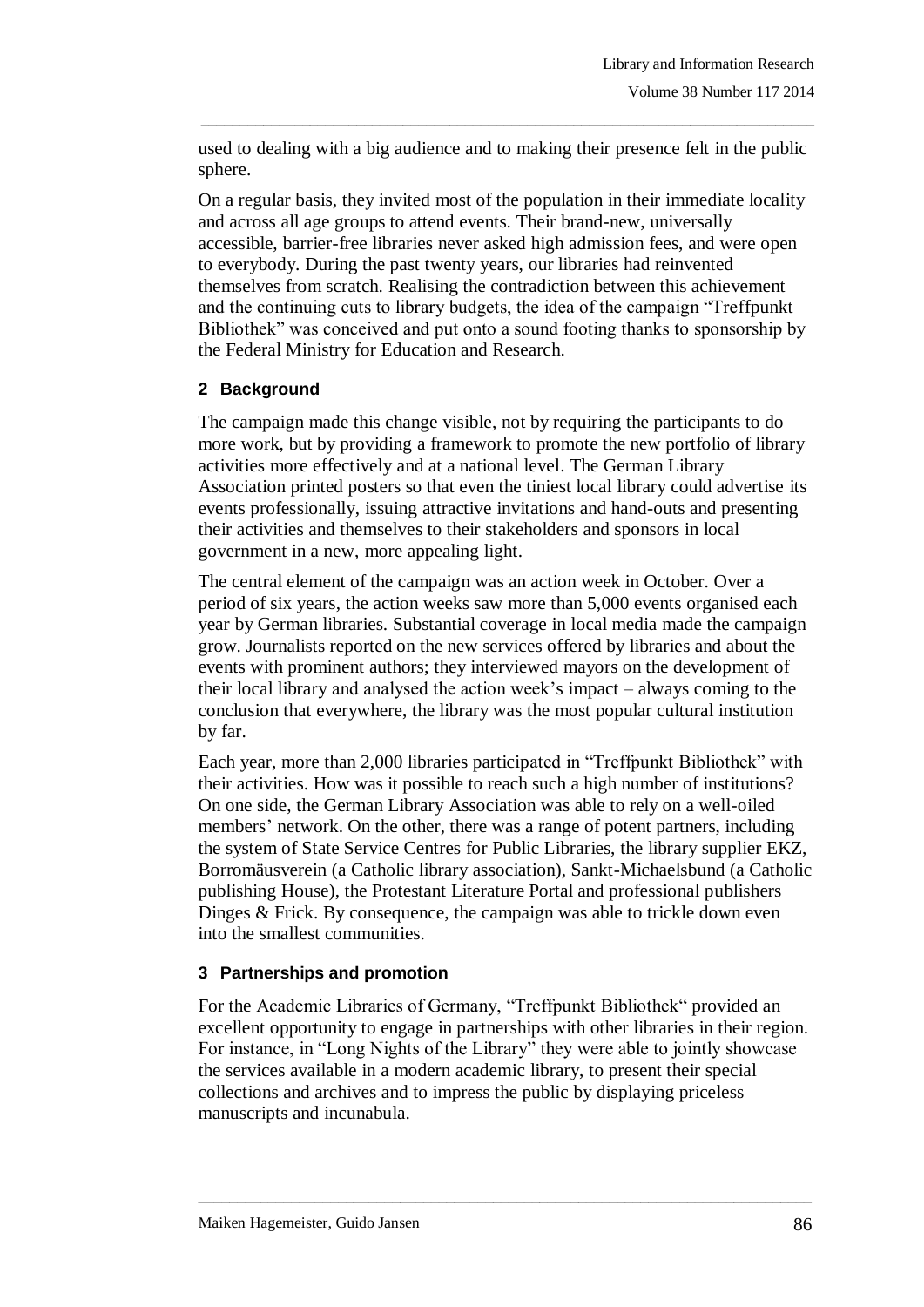A central Internet platform was established as a one-stop-shop, enabling visitors to browse through the entire range of events whilst providing librarians with professionally made promotional material (such as advertisements, posters, postcards and bookmarks) for downloading. At an early stage, the Association approached well-known library lovers among German celebrities who were willing to lend their faces to the cause. Whether TV presenters Marietta Slomka or Ralph Caspars, the actress Iris Berben, the highly popular authors Rafik Schami or Wladimir Kaminer or the acclaimed chef Tim Mälzer, they are all enthusiastic users of libraries and made tremendous contributions to the campaign by sharing stories about their favourite library hang-outs. The VIP champions of the campaign generously allowed us to use their statements for advertisements in newspapers and magazines, they participated in panel debates in libraries or gave readings from their favourite books.

\_\_\_\_\_\_\_\_\_\_\_\_\_\_\_\_\_\_\_\_\_\_\_\_\_\_\_\_\_\_\_\_\_\_\_\_\_\_\_\_\_\_\_\_\_\_\_\_\_\_\_\_\_\_\_\_\_\_\_\_\_\_\_\_\_\_\_\_\_\_\_\_\_\_\_\_\_\_\_

In fact, they gave to this initiative much more than just their looks and their fame: their stories reflected the basic concept of the "Library for All". The US-American/German entertainer and comedienne Gayle Tufts described the impact of libraries on her life as follows:

*If it wasn't for my mum who got me my first library card at the age of four, I would not be in Europe today. Libraries open new worlds and introduce new opportunities.*

(Tufts, 2013)

Prof. Karlheinz Brandenburg, Director of the Fraunhofer Institute for Digital Media Technology, explained the intellectual benefit of the library for academia: "From my own experience, I know: one day at the library brings a host of new ideas" (Brandenburg, 2013).

In order to ensure a supra-regional relevance of the key messages of "Treffpunkt Bibliothek", the Association developed a well thought-through media and communication strategy. The action week was launched with a nation-wide publication, the *Report on the State of the Libraries*. Adapting the attentiongrabbing title *Report on the State of the Nation*, this publication summarised the most important facts and figures, and topics and priorities of the library community in Germany. At a press conference hosted by a different library each year, journalists from local and national media could familiarise themselves with the situation of the libraries and their users, using the data and the information about library priorities in their articles and interviews.

A subsequent study tour for selected press representatives brought journalists into a wide range of different libraries each year, illustrating the priorities of the Association with concrete examples from libraries. The resulting press coverage was varied, but it unanimously expressed great esteem for the work and the benefit of libraries, and it endorsed maintaining and supporting these institutions. For instance, Frank Pergande wrote in the Frankfurter Allgemeine Zeitung in autumn 2012:

*Still, libraries are not quiet halls where books slowly collect dust. They remain the most extensively utilised facilities for culture and education in Germany.*

\_\_\_\_\_\_\_\_\_\_\_\_\_\_\_\_\_\_\_\_\_\_\_\_\_\_\_\_\_\_\_\_\_\_\_\_\_\_\_\_\_\_\_\_\_\_\_\_\_\_\_\_\_\_\_\_\_\_\_\_\_\_\_\_\_\_\_\_\_\_\_\_\_\_\_\_\_\_\_